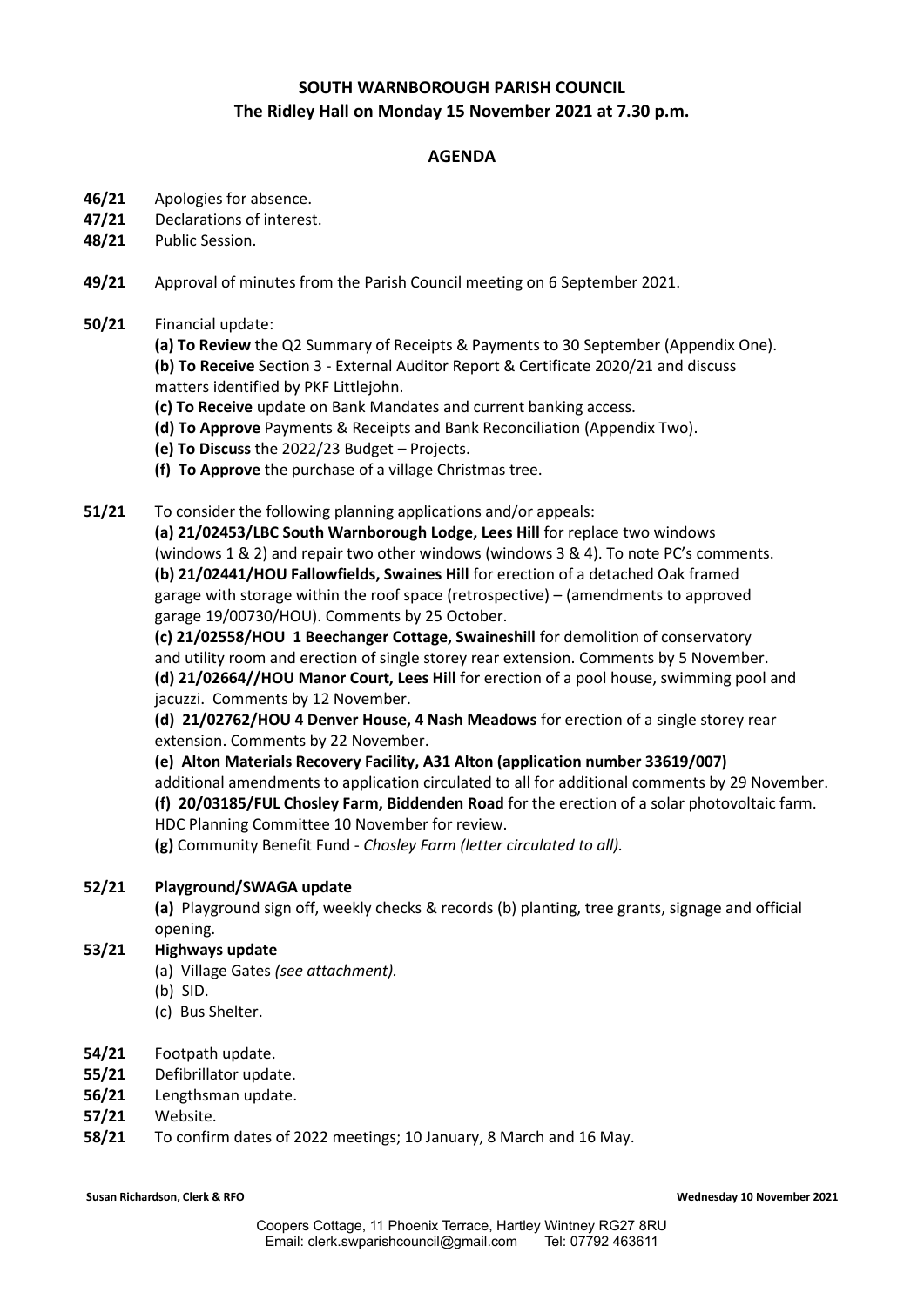|                                                                          |               |                       |                                         |  | SOUTH WARNBOROUGH PARISH COUNCIL                     |       |           |
|--------------------------------------------------------------------------|---------------|-----------------------|-----------------------------------------|--|------------------------------------------------------|-------|-----------|
|                                                                          |               |                       |                                         |  |                                                      |       |           |
|                                                                          |               |                       |                                         |  | <b>SUMMARY RECEIPTS &amp; PAYMENT ACCOUNT</b>        |       |           |
|                                                                          |               |                       |                                         |  | 2nd QUARTER ENDED 30 SEPTEMBER 2021                  |       |           |
| Annual                                                                   | Actual-v-     |                       |                                         |  | Figures shown exclusive of VAT                       |       |           |
| <b>Budget</b>                                                            | <b>Budget</b> | <b>RECEIPTS</b>       |                                         |  | £                                                    |       | £         |
|                                                                          |               |                       |                                         |  |                                                      |       |           |
| 30,418.00                                                                | 100%          | Precept               |                                         |  |                                                      |       |           |
| 25.00                                                                    | 0%            | <b>Bank Interest</b>  |                                         |  |                                                      |       |           |
| 7,000.00                                                                 | 14%           | Other                 |                                         |  | 640.59                                               |       |           |
| 250.00                                                                   | 404%          | <b>VAT</b>            |                                         |  |                                                      |       |           |
| 37,693.00                                                                |               | <b>TOTAL RECEIPTS</b> |                                         |  |                                                      |       | 640.59    |
|                                                                          |               |                       |                                         |  |                                                      |       |           |
|                                                                          |               | <b>PAYMENTS</b>       |                                         |  |                                                      |       |           |
|                                                                          |               |                       |                                         |  |                                                      |       |           |
| 6,006.00                                                                 | 51%           |                       | Net Salaries & Allowances (Quarter Two) |  | 1,365.00                                             |       |           |
| 400.00                                                                   | 18%           |                       | Clerk's Expenses Net VAT (Quarter Two)  |  | -                                                    |       |           |
| 100.00                                                                   | 0%            | Administration        |                                         |  |                                                      |       |           |
| 125.00                                                                   | 110%          |                       | Chairman's Allowance                    |  | 138.00                                               |       |           |
| 22,000.00                                                                | 0%            |                       | Repairs & Maintenance                   |  |                                                      |       |           |
| 800.00                                                                   | 135%          | Insurance Premium     |                                         |  |                                                      |       |           |
| 1,000.00                                                                 | $0\%$         | S137                  | Grants & Donations: Fete Donation       |  | $\overline{\phantom{a}}$                             |       |           |
| 250.00<br>250.00                                                         | 0%<br>$0\%$   | Training              |                                         |  | $\overline{\phantom{0}}$<br>$\overline{\phantom{a}}$ |       |           |
| 125.00                                                                   | $0\%$         | <b>Hall Hire</b>      |                                         |  | $\overline{\phantom{a}}$                             |       |           |
| 500.00                                                                   | 40%           | <b>Audit Fees</b>     |                                         |  |                                                      |       |           |
| 150.00                                                                   | 190%          | Subscriptions         |                                         |  |                                                      |       |           |
| 250.00                                                                   | $0\%$         | Website               |                                         |  | $\overline{\phantom{a}}$                             |       |           |
| 3,800.00                                                                 | 65%           |                       | Grounds Maintenance                     |  | 1,152.00                                             |       |           |
| 1,575.00                                                                 | 21%           |                       | Playground & SWAGA Costs                |  | 86.00                                                |       |           |
| 800.00                                                                   | 91%           |                       | Misc/Other inc. Election Expenses       |  | 674.99                                               |       |           |
| 250.00                                                                   | 61%           | VAT on Payments       |                                         |  | 152.20                                               |       |           |
| 38,381.00                                                                |               |                       |                                         |  |                                                      |       |           |
|                                                                          |               | <b>TOTAL PAYMENTS</b> |                                         |  |                                                      |       | 3,568.19  |
|                                                                          |               |                       |                                         |  |                                                      |       |           |
|                                                                          |               |                       |                                         |  |                                                      |       |           |
|                                                                          |               |                       |                                         |  |                                                      |       |           |
|                                                                          |               |                       |                                         |  |                                                      |       |           |
|                                                                          |               |                       | BALANCE BROUGHT FORWARD on 01/06/21     |  |                                                      |       | 84,447.62 |
|                                                                          |               |                       | <b>ADD</b> Total Receipts (as above)    |  |                                                      |       | 640.59    |
|                                                                          |               |                       | <b>LESS</b> Total payments (as above)   |  |                                                      |       | 3,568.19  |
|                                                                          |               |                       |                                         |  |                                                      |       |           |
|                                                                          |               |                       | <b>Balance Carried forward 30/09/21</b> |  |                                                      |       | 81,520.02 |
|                                                                          |               |                       |                                         |  |                                                      |       |           |
| These cumulative funds are represented by:                               |               |                       |                                         |  |                                                      |       |           |
|                                                                          |               |                       |                                         |  |                                                      |       |           |
| Current Account Balance (per statement)                                  |               |                       |                                         |  | 70,481.95                                            |       |           |
|                                                                          |               |                       |                                         |  | 3,549.01                                             |       |           |
| Burial Account (per bank statement)<br>NS&I Account (per bank statement) |               |                       |                                         |  | 6,150.56                                             |       |           |
| SWAGA Account (per bank statement)                                       |               |                       |                                         |  | 1,338.50                                             |       |           |
| Less: Cheques not presented                                              |               |                       |                                         |  |                                                      |       |           |
|                                                                          |               |                       |                                         |  |                                                      |       |           |
|                                                                          |               |                       |                                         |  |                                                      |       | 81,520.02 |
|                                                                          |               |                       |                                         |  |                                                      |       |           |
|                                                                          |               |                       |                                         |  |                                                      |       |           |
|                                                                          |               |                       |                                         |  |                                                      |       |           |
| Susan Richardson                                                         |               |                       |                                         |  |                                                      |       |           |
| Responsible Finance Officer for South Warnborough Parish Council         |               |                       |                                         |  |                                                      | Date: | 11.11.21  |